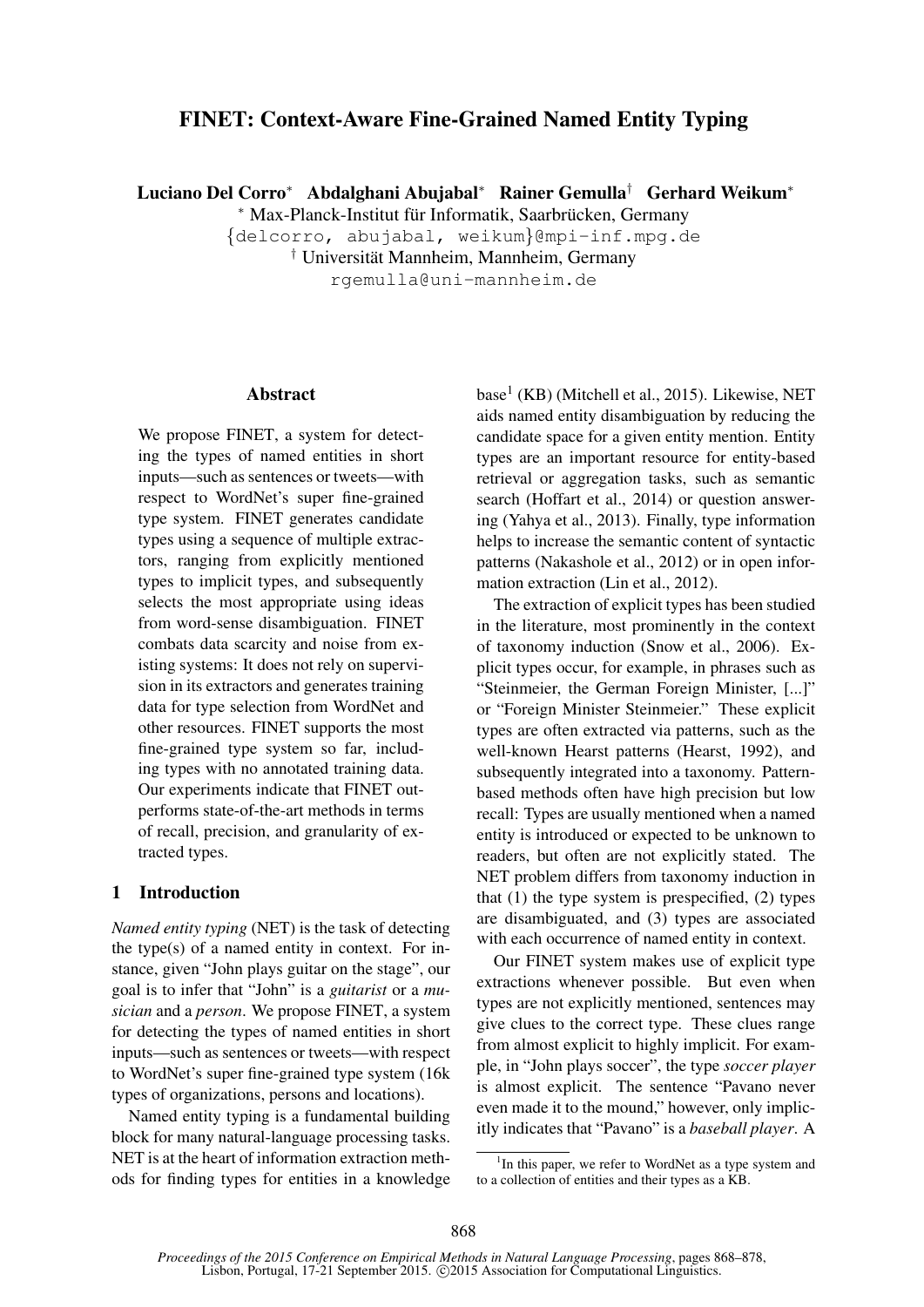key challenge in NET is to extract such implicit, context-aware types to improve recall.

One way to extract implicit types is by training a supervised extractor on labeled data, in which each entity is annotated with appropriate types. The key problem of this approach is that training data is scarce; this scarcity is amplified for finegrained type systems. To address this problem, many existing systems generate training data by exploiting KBs as a resource (Yosef et al., 2012). A popular approach is to train an extractor on a corpus of sentences (e.g., on Wikipedia), in which each named entity is associated with all its types in a KB. The key problem with such an approach is that the so-obtained type information is oblivious to the context in which the entity was mentioned. For example, in the sentences "Klitschko is known for his powerful punches" and "Klitschko is the Mayor of Kiew," "Klitschko" will be associated with all its types, e.g., *boxer*, *politician* and *mayor*. As a consequence, the labels in the training data can be misleading and negatively affect the extractors. Moreover, such learned extractors are often biased towards prominent types but perform poorly on infrequent types, and they are generally problematic when types are correlated (e.g., most *presidents* are also *graduates* and *authors*).

FINET addresses the above problems by first generating a set of type candidates using multiple extractors and then selecting the most appropriate type(s). To generate candidates, we make use of a sequence of extractors that range from explicit to highly implicit. Implicit extractors are only used when more explicit extractors fail to produce a good type. Our extractors are based on patterns, mention text, and verbal phrases. To additionally extract highly implicit types, we use word vectors (Mikolov et al., 2013) trained on a large unlabeled corpus to determine the types of*similar* entities that appear in *similar* contexts. This extractor is comparable to KB methods discussed above, but is unsupervised, and takes as candidates the types frequent within the related entities and contexts.

After type candidates have been generated, the final step of FINET selects the types that best fit the context. In this step, we leverage previous work on word sense disambiguation (WSD) and resources such as WordNet glosses, and, if available, manually annotated training data.

FINET leverages ideas from existing systems and extends them by (1) handling short inputs (2) supporting a very fine-grained type hierarchy, and

| <b>Extractor</b>          | <b>Stopping Condition</b>               |
|---------------------------|-----------------------------------------|
| Pattern-based (final)     | Always stop                             |
| Pattern-based (non-final) | KB-lookup                               |
| Mention-based             | KB-lookup                               |
| Verb-based                | KB-lookup                               |
| Corpus-based              | $\geq 50\%$ of score in $\leq 10$ types |

Table 1: Extractors and their stopping conditions

(3) producing types that focus on the entity context. Existing systems are unable to extract more than a couple of hundred types. Hyena (Yosef et al., 2012), the system with the most fine-grained type system so far, focuses only on a subset of 505 types from WordNet. Hyena lacks important types such as *president* or *businessman*, and includes *soccer player* but not *tennis player*. Instead of restricting types, FINET operates on the the entire WordNet hierarchy with more than 16k types for persons, organizations, and locations.

We evaluated FINET on a number of real-world datasets. Our results indicate that FINET significantly outperforms previous methods.

### 2 Candidate Generation

In this phase, we collect candidate types for each entity. We first preprocess the input (Sec. 2.1) and then apply a (i) pattern-based extractor (Sec. 2.2), (ii) a mention-based extractor (Sec. 2.4), (iii) a verb-based extractor (Sec. 2.5), and (iv) a corpusbased extractor (Sec. 2.6). The extractors are ordered by decreasing degree of explicitness.

Each extractor has a *stopping condition*, which we check whenever the extractor produced at least one type. When the stopping condition is met, we directly proceed to the type selection phase. The reasoning behind this approach is to bias FINET towards the most explicit types. When the condition is not met, we enrich the set of candidate types of the extractor with their hypernyms; we expect types to be overly specific and want to allow the selection phase to be able to select a more general type. We then also run subsequent extractors. Tab. 1 displays a summary of the extractors and stopping conditions.

All so-found type candidates are passed to the candidate selection phase (Sec. 3).

#### 2.1 Preprocessing

Preprocessing consists of 5 steps: (i) dependency parsing (Socher et al., 2013); (ii) co-reference (Recasens et al., 2013); (iii) named entity recogni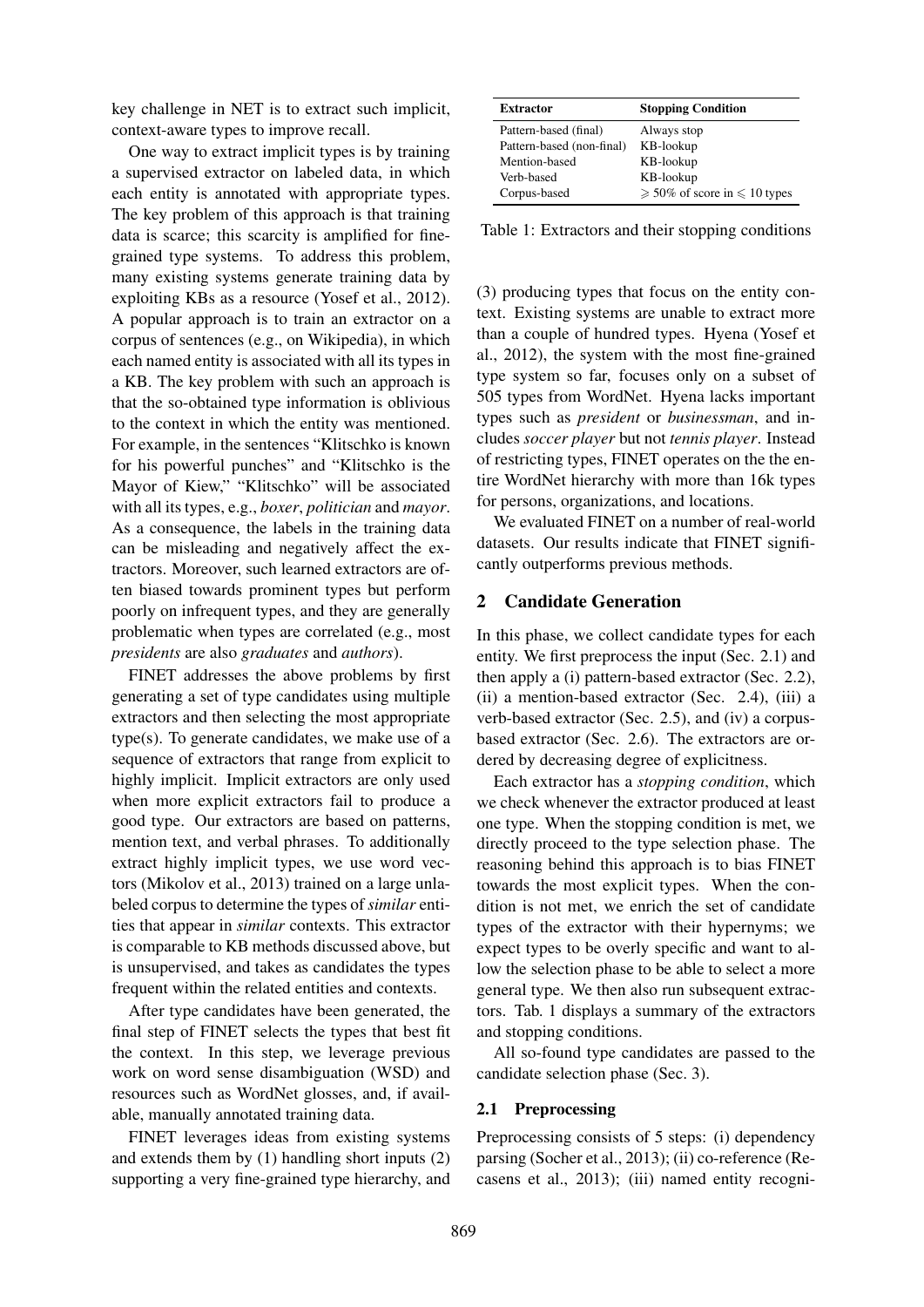tion (NER) (Finkel et al., 2005) with the detection of coarse-grained types (i.e., *person*, *organization*, *location*); (iv) clause identification (Del Corro and Gemulla, 2013); (v) word and multi-word expression recognition (Del Corro et al., 2014).

FINET restricts its candidates to the hyponmys of the coarse-grained (CG) type of the NER system. Named entities with the same CG type in a coordinating relation (e.g., "Messi and Ronaldo are soccer players") and identical mentions share the candidate set; the latter is reasonable in short input.

FINET extractors operate either on the sentence or the clause level. A clause is a part of a sentence that expresses a statement and is thus a suitable unit for automatic text processing (Del Corro and Gemulla, 2013). Finally, we identify multiword explicit type mentions such as *Prime Minister* or *Secretary of Housing and Urban Development* (Del Corro et al., 2014).

### 2.2 Pattern-based extractor

Our pattern-based extractor targets explicit type mentions. These are commonly used to introduce entities when they first appear ("US President Barack Obama") or when their mention does not refer to the most prominent entity ("Barack Obama, father of the US President"). Following previous work (Hearst, 1992), we use a set of patterns to look for expressions that may refer named entity types. We refer to those expressions as *lexical types* (e.g., "father"). Once lexical types have been identified, we collect as candidate types the WordNet synsets to which they refer (e.g., *\father*- $1\rangle, \ldots, \langle father-8\rangle$ , the eight senses of "father").

Our extractor makes use of both syntactic patterns, which operate on the dependency parse, and regular expression patterns, which operate on the text. Syntactic patterns are preferable in that they do not rely on continuous chunks of text and can skip non-relevant information. However, mistakes in the dependency parse may lower recall. To cope with this, we additionally include regular expressions for some syntactic patterns. Fig. 1 shows an example of a syntactic pattern and a related regular-expression pattern. Both produce lexical type "president" from "Barack Obama, president of the US," but only the syntactic pattern applies to "Barack Obama, the current US president."

Tab. 2 gives an overview of our patterns. Most of them also have a symmetric version (e.g., "The president, Barack Obama" and "Barack Obama,



(a) A syntactic pattern

NAMED ENTITY , NOUN

(b) A regular expression pattern

Figure 1: Patterns capturing appositions

| Pattern                 | <b>Example</b>                                |
|-------------------------|-----------------------------------------------|
| Final patterns          |                                               |
| Hearst I                | {Presidents} such as [Obama] (and) [Bush]     |
| Hearst II               | {Presidents} like [Obama] (and) [Bush]        |
| Hearst III              | Obama (and) other { $presidents$ }            |
| <b>Hearst IV</b>        | {Presidents} including [Obama] (and) [Bush]   |
| Apposition              | [Obama], (the) $\{president\}$                |
| Copular                 | [Obama] is (the) ${president}$                |
| Noun modifier           | {President} [Barack Obama]                    |
| Among                   | [Joe Biden] among (other) { vice presidents } |
| Enough                  | [Messi] is enough (of) a $\{player\}$         |
| As                      | [Messi] as $\{player\}$                       |
| Non-final patterns      |                                               |
| Location                | ${City} of [London]$                          |
| $Poss_{t} + transf_{t}$ | [Shakespeare]'s {productions}                 |
| by-prep + transf.       | {productions} by [Shakespeare]                |

Table 2: Patterns for explicit type extraction

the president"), which is not displayed. We divide our patterns into final and non-final. Final patterns generally have high precision and extract the lexical type exactly as it occurs. When a final pattern produces a lexical type, we add the corresponding types to the candidate set and go directly to the type selection phase, i.e., we do not consider any other extractor. For non-final patterns, however, we expect erroneous extractions and proceed differently; we perform a KB lookup for all lexical types. The KB lookup (described in the next section) both prunes and expands the candidate set using a KB, and acts as a stopping condition. (FI-NET can also be run without using KB lookups.)

We treat a pattern as non-final if it may or may not denote a lexical type (e.g. "the president of Argentina" vs. "the city of Buenos Aires") or if a verb-noun transformation is required to obtain the lexical type (e.g. "Shakespeare's productions" to "producer"). To perform the transformations, we use WordNet's *derivationally related forms*, which connect semantically related morphological variations of verbs and nouns. For instance, the noun "production" is connected to the verb "produce," which in turn is connected to the noun "producer". These variations can be exploited to extract explicit types. We treat such transforma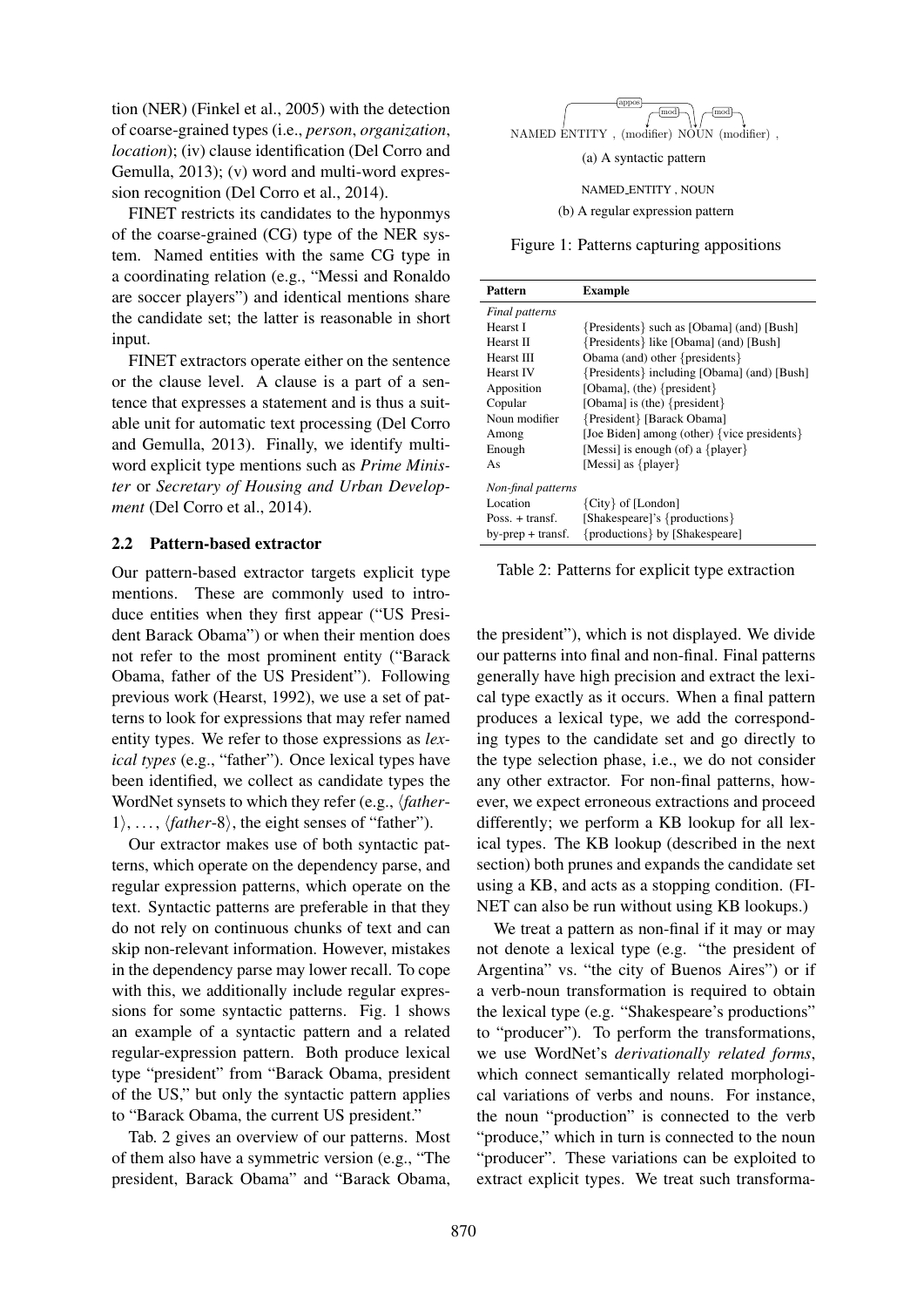tions as non-final because we may make mistakes. Moreover, WordNet is highly incomplete in terms of derivational forms. For instance, we may not be able to reach all the possible senses for "producer" from "production," and from "works" in "works by Schumann", we cannot reach "musician" or "artist," but we reach "worker" and there is no synset of "worker" that specifically denotes an artist.

### 2.3 Exploiting a knowledge base

Most of our extractors (optionally) leverage a knowledge base to (1) prune candidate types, (2) find additional candidates, and (3) decide whether to consider subsequent extractors. To do so, we extract from a KB a repository of (entity mention, type)-pairs.<sup>2</sup> We use the KB conservatively, i.e., we consider KB evidence only if the extracted types match the ones in the KB.

The KB is leveraged via a *KB lookup*. Each KB lookup takes as input an entity mention e and a set T of candidate types found by the extractor (lexical or disambiguated). We first replace each lexical type in  $T$  by the set of the corresponding types from WordNet. Afterwards, for each type  $t \in T$ , we check whether there is one or more matching types  $(e, t_{KR})$  in the KB for the given mention. Type  $t_{KB}$  matches t if it is either identical, a hypernym, or a hyponym of  $t$ . For each match, the KB lookup outputs t. If  $t_{KB}$  is a hyponym of t, we additionally output  $t_{KB}$ , that is, a type more specific than the one found by the extractor. We leave the decision of whether t or  $t_{KB}$  is a more suitable type to the type selection phase. For example, for  $e =$  "Messi" and  $t = \langle player-1 \rangle$ , we output  $\langle player-1\rangle$  and  $\langle soccer\_player-1\rangle$  (a hyponym).

The KB lookup is *successful* if it outputs at least one type. Then we add the resulting types to the candidate set and go directly to the type selection phase. A KB lookup *fails* if no matching type was found. We then proceed differently: if a KB lookup fails, we add the complete set  $T$  to the candidate set and continue to the next extractor.

As mentioned above, FINET can also be run without any KB lookups; the corresponding extractors then do not have a stopping condition. In Sec. 4, we experimented with both variants and found that KB lookups generally helped.

### 2.4 Mention-based extractor

Our second extractor aims to extract type candidates from the entity mention. This is particularly effective for organizations, which often contain the lexical type in their name (e.g., "Johnson & Wales University" or "Republican House").

Given an entity mention, we check if any of the words or expressions in the name corresponds to a lexical type in WordNet. If so, we consider the corresponding types as potential candidates. For instance, for "Imperial College London", we extract "college" and obtain types  $\langle college-1\rangle$  and  $\langle college-2 \rangle$  (both matching the CG type) from WordNet. We then perform a KB lookup.

We extend the above procedure for entities tagged as *location*. Since the set of (named-entity) locations is quite static and known, we assume that the KB contains all locations and their possible types (our experiments strengthened this assumption). If a mention of a location (e.g., "Berlin") occurs in the repository, we add all the corresponding types from the repository to the candidate set (e.g.,  $\langle city-1 \rangle$  and move to the type selection phase.

#### 2.5 Verb-based extractor

Verbs have been widely exploited to determine the types or roles of its arguments: A verb sense imposes a restriction on the type of its arguments (Quirk et al., 1985; Levin, 1993; Hanks, 1996; Baker et al., 1998; Palmer et al., 2005; Kipper et al., 2008). For instance, from "Ted Kennedy was elected to Congress," we infer that "Ted Kennedy" is a *person* who can be elected. Corresponding types include  $\langle representation.1 \rangle$ ,  $\langle \textit{representative-2} \rangle$ , or  $\langle \textit{politician-1} \rangle$ . Our verbbased extractor leverages this insight to extract types. The extractor operates at the clause level.

A simple way to infer lexical types for entities acting as subjects or objects of a clause is *nominalization*, i.e., the transformation of the verb into *deverbal nouns* (e.g., "play" into "player"). To exploit it, we apply a set of morphological transformations to the verb (Quirk et al., 1985), which depend on the grammatical function of the entity, i.e., subject or object. If the entity mention acts as a subject, we try adding the suffixes "-er,", "-or," and "-ant" to the verb's lemma. If the mention acts as an object, we use suffixes "-ee" and "-ed". To obtain candidate types, we again use derivationally related forms (DER). We consider as potential candidates all types referred to by one of the deverbal nouns and connected to a sense of the

 $2$ We used Yago2 (Hoffart et al., 2013). Our repository contained roughly 9M entity mentions and 20M pairs.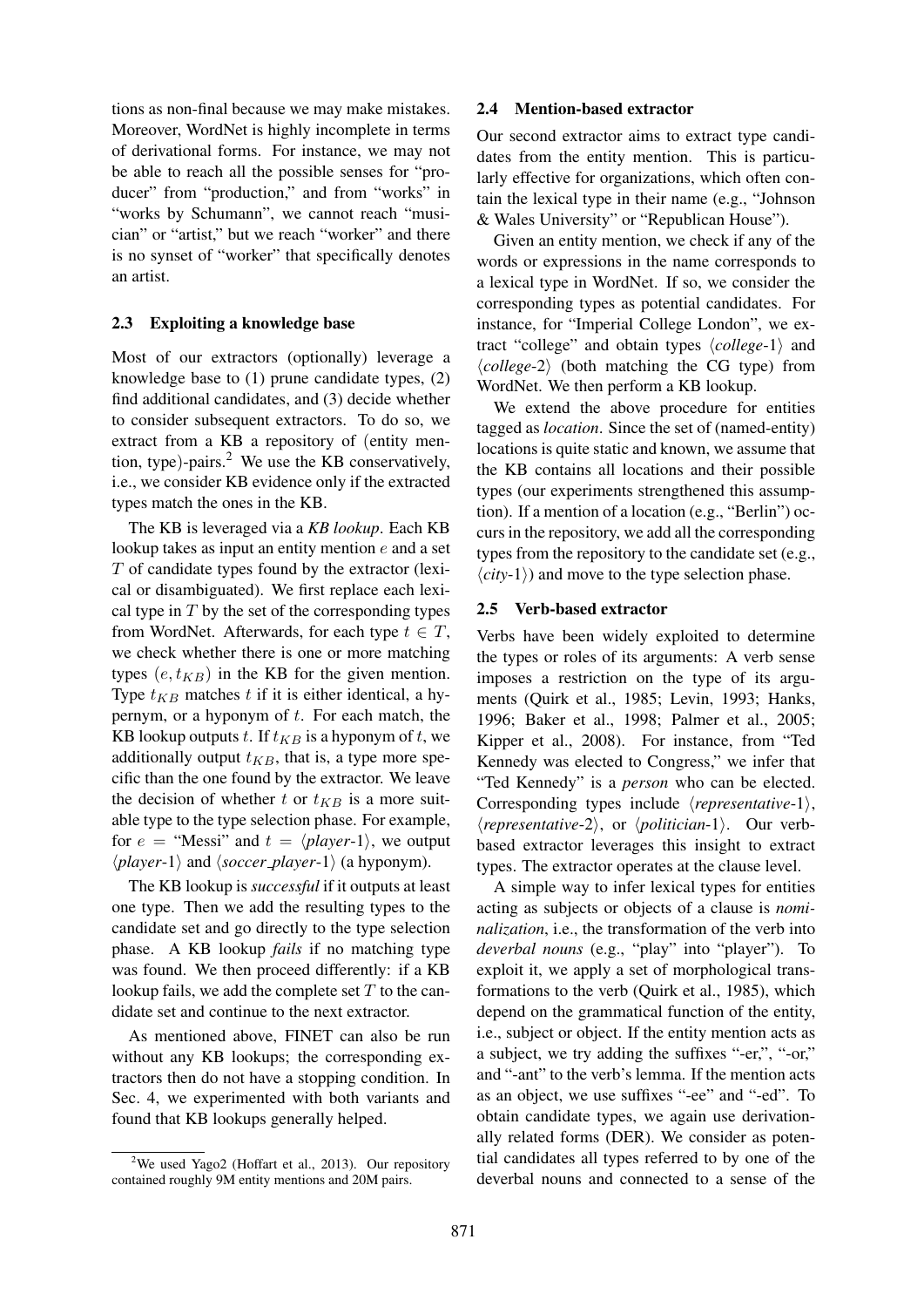verb via DER. For instance, given "Messi plays in Barcelona," we collect for "Messi" all the senses of "player" that are connected to some sense of "play" ( $\langle player-1\rangle$ ,  $\langle</sub>$ *(musician-1* $) and  $\langle actor-1\rangle$ ).$ 

We also explore WordNet in a way that is not restricted to morphological variations of the verb. For instance, in "John committed a crime," "commit" is a synonym of "perpetrate," which in turn can be varied to "perpetrator". We consider the morphological variations of all synonyms of the verb. Moreover, if the named entity is the subject of the clause, and if the clause contains a direct object, we form a new lexical type by adding the direct object as a noun modifier of the deverbal noun (e.g., From "Messi plays soccer", we form "soccer player"). If it exists in WordNet, we consider the respective types as potential candidates as well.

A more indirect way of exploiting the verb-type semantic concordance is via a corpus of frequent (verb, type)-pairs, where the type refers to possible types of the verb's subject or object. As stated above, the set of argument types compatible with a verb is limited. For instance, "treat" is usually followed by  $\langle condition-1\rangle$ ,  $\langle disease-1\rangle$ , or  $\langle patient 1$ . FINET, uses the corpora of Flati and Navigli (2013) and Del Corro et al. (2014). Given a verb and an entity, we search for frequent candidate types (depending on whether the entity acts as a subject or object). For example, from "Messi was treated in the hospital," we obtain  $\langle patient-1 \rangle$ .

Once potential candidates have been collected, we perform a KB lookup to decide how to proceed.

## 2.6 Corpus-based extractor

Our final extractor leverages a large unlabeled corpus to find entities that co-occur in similar contexts. It is based on the distributional hypothesis (Sahlgren, 2008): similar entities tend to occur in similar contexts. For example, "Messi" and "Cristiano Ronaldo" may both be mentioned in the context of soccer. Thus entity mentions similar to "Messi" in a sport context are likely to include soccer players. Our extractor is related to semi-supervised KB methods in that it propagates types of named entity mentions that may appear in a similar context. It differs in that it is unsupervised, does not require manually or automatically generated training data, and in the way context is modeled and candidates are generated.

Our corpus-based extractor makes use of word vectors (Rumelhart et al., 1988) trained on a large unlabeled corpus. A word vector is a semantic representation of a phrase and represents the semantic context in which the phrase occurs. Phrases that are semantically related, and thus appear in similar contexts, are close to each other in the word vector space. For instance, if "Messi" and "Cristiano Ronaldo" tend to co-occur with a similar sets of words, their word vectors are close. We also may expect "Arnold Schwarzenegger" to be close to both actors and politicians, since it occurs in both contexts. In our work, we use word2vec (Mikolov et al., 2013), which provides a model trained on Google News to predict related words or phrases for a *query* specified as a set of phrases. Given an integer  $k$ , word2vec outputs the set of  $k$  phrases that are most similar to the query.

Our corpus-based extractor uses (1) the input sentence to construct a set of relevant queries and (2) the word2vec results and a KB. To construct a query for a given entity mention, we focus on the part of the sentence directly related to the entity. This relevant part consists of the clause in which the entity occurs and the subordinate clauses that do not contain another entity. Since word2vec is most effective when queries are short, we construct a set of small queries, each consisting of the named entity mention and some context information. We construct a query for each noun phrase (of length at most 2) and for each other entity mention. If the named entity occurs as subject or object, we also take the corresponding verb and the head of the object or subject. For example, the queries for "Maradona expects to win in South Africa" are {"Maradona", "South Africa"} and {"Maradona", "expect", "win"}.

For each query, we retrieve the 100 most related phrases with their similarity score and union the results. We filter them using our KB and retain only those phrases that correspond to entity mentions (with the correct CG types). We then enrich each mention by the set of their possible types from the KB. Here we exclude widespread but irrelevant implicit types such as  $\langle male-1\rangle$ ,  $\langle female-1\rangle$ ,  $\langle adult-1\rangle$ ,  $\langle commoner-1\rangle$ ,  $\langle friend-1\rangle$ , or  $\langle$ *alumnus*-1 $\rangle$ . We also include the types corresponding to the entity mention (with score 1). If there is sufficient evidence that some of the so-obtained types are most prominent, we take these types as candidates. In our example, query {"Maradona" "South Africa"}, all of the top-15 persons (e.g., "Diego Maradona", "Carlos Alberto Parreira", "Dunga", "Beckenbauer") share type  $\langle coach-1\rangle$ ; a strong indication that Maradona may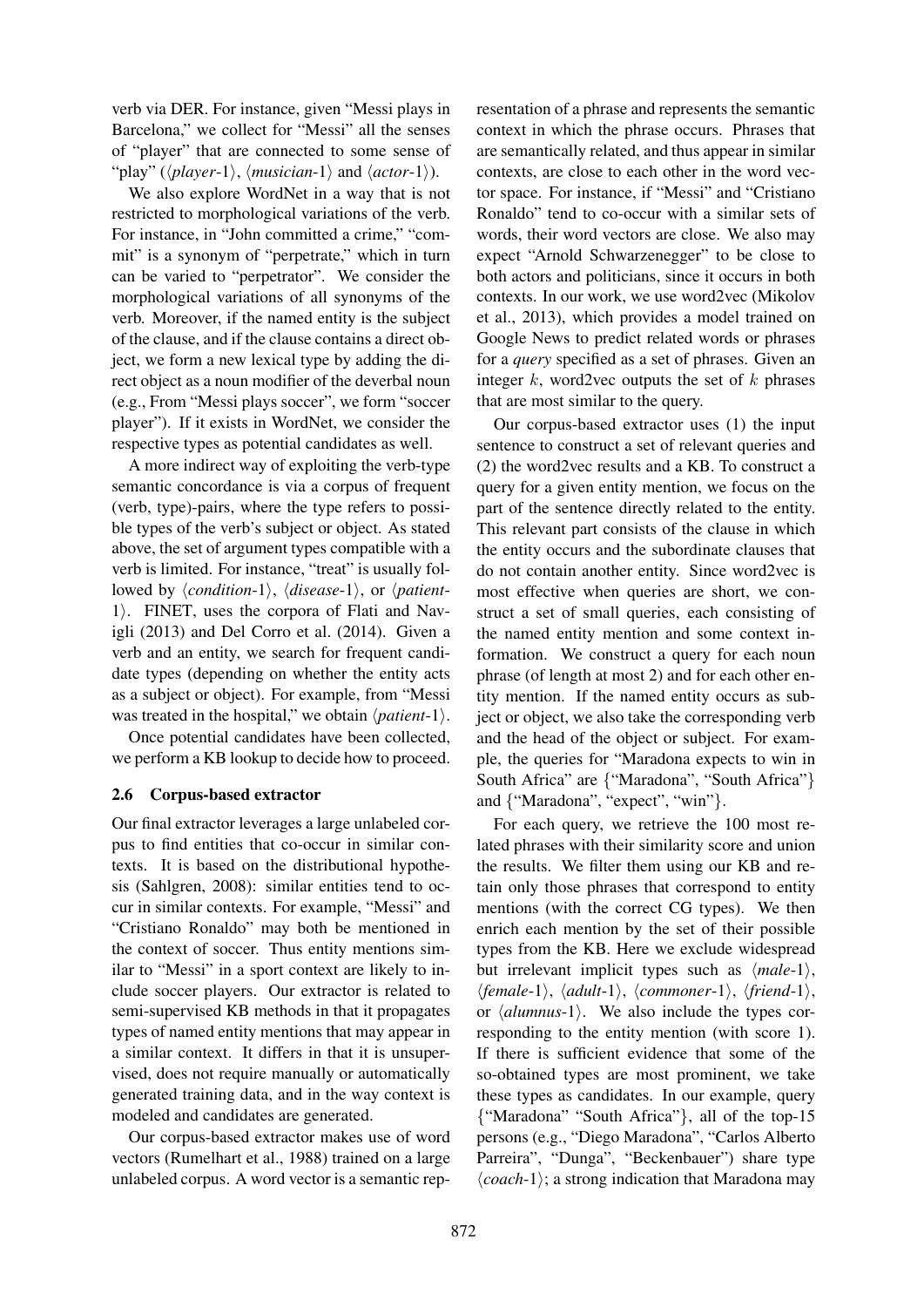also be of type  $\langle coach-1\rangle$ . To select prominent types we traverse the results until we collect 50% of the total score. We take all so-collected types as candidates. If no more than 10 different types were added this way, we directly go to the type selection phase.

# 3 Type Selection

The type selection phase selects the most appropriate type from the set of candidates of a given named entity. We use techniques from WSD, but adapt them to our setting. WSD aims to disambiguate a word or phrase (e.g., a noun) with respect to a type system as WordNet; e.g., from "player" to  $\langle player-1\rangle$ . The main difference between WSD and our type selection is that our goal is to decide between a set of types for an entity mention; e.g., from "Messi" to  $\langle \textit{soccer\_player-1} \rangle$ . Our type selection step can be used as-is; it is not trained on any domain- or corpus-specific data.

# 3.1 Obtaining context

All WSD systems take a set of candidate types and contextual information as input. The key challenge lies in the construction of candidate types (Sec. 2) as well as context. For each entity, we consider *entity-oblivious context* (from the input sentence) as well as *entity-specific context* (using lexical expansions).

We take all words in the sentence as entityoblivious context. To construct entity-specific context, we make use of lexical expansions, which have been successfully applied in WSD (Miller et al., 2012). Its goal is to enrich contextual information to boost disambiguation. In our case, it also helps to differentiate between multiple entities in a sentence. We build the entity-specific context using word vectors. As in the corpus-based extractor, we construct a set of queries for the entity but in this case we take as context all so-obtained words that do *not* correspond to a named entity. For instance, the entity-specific context for the entity mention "Maradona" for query "Maradona South Africa" is: "coach", "cup", "striker", "midfielder", and "captain". The full context for "Maradona" in "Maradona expects to win in South Africa" additionally includes the entity-oblivious context "expects", "win", "South Africa".

## 3.2 Selecting types

WSD systems fall into two classes: unsupervised, which rely on background knowledge such as

WordNet (Ponzetto and Navigli, 2010), and supervised, which require training data (Zhong and Ng, 2010). Here we take a combination, i.e., we leverage WordNet and manually annotated data.

We train a Naive Bayes classifier to select the most appropriate type given its context. We represent context by a bag of lemmatized words. This allows us to automatically generate training data from WordNet (and use manually labeled data). Since WordNet provides information for each of the relevant types, this approach combats the data sparsity that arises with supervised systems. The context for each individual WordNet type consists of all words appearing in the type's gloss and the glosses of its neighbors (Banerjee and Pedersen, 2003). We also include for each type the neighbors from Ponzetto and Navigli (2010) and the corresponding verbs from Del Corro and Gemulla (2013). Finally, we add all words in sentences containing the type in  $SemCor<sup>3</sup>$  (Landes et al., 1998) and Ontonotes 5.0 (Hovy et al., 2006).

We trained one classifier per CG type. To train the classifier, we create a single training point for each corresponding WordNet type and use the type's context as features. To map the CG types from our NER system to WordNet, we considered as persons all descendants of *\person*-1), *limaginary being-1*), *lcharacterization-3*), and  $\langle operator-2\rangle$  (10584 in total); as locations all descendants of  $\langle location-1 \rangle$ ,  $\langle way-1 \rangle$ , and  $\langle \text{landmass-1} \rangle$  (3681 in total); and as organizations all descendants of *(organization-1)* and *(social group*-1) (1968 in total). This approach of handling CG types suffers to some extent from Word-Net's incompleteness, esp. with respect to persons and organizations. For instance, phrase "sponsored by Coca-Cola" implies that "Coca-Cola" is a "sponsor," but in WordNet, only persons can be sponsors. Nevertheless, this approach worked well in our experiments.

# 4 Experiments

We conducted an experimental study on multiple real-word datasets to compare FINET with two state-of-the-art approaches. FINET is used as-is; it does not require training or tuning for any specific dataset. All datasets, detected types, labels, and our source code are publicly available.<sup>4</sup>

<sup>3</sup>http://web.eecs.umich.edu/˜mihalcea/ downloads.html

<sup>4</sup>http://dws.informatik.uni-mannheim. de/en/resources/software/finet/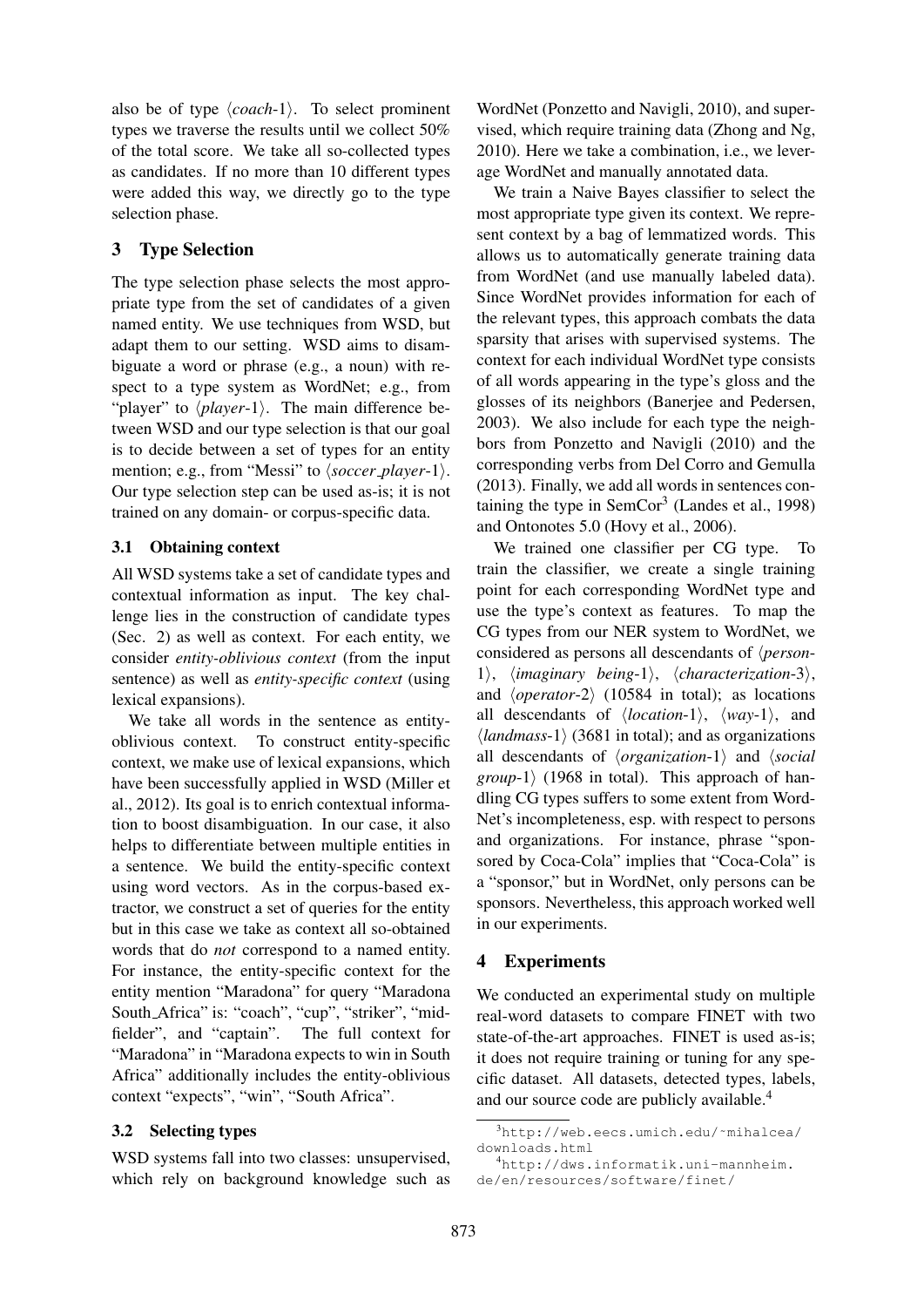## 4.1 Experimental Setup

Methods. *Hyena (Yosef et al., 2012)* is a representative supervised method that uses a hierarchical classifier. Its features include the words in the named entity mention, in sentence and paragraph, and POS tags. It performs basic co-reference resolution and marks entity mentions connected to a type in the KB using a binary feature. Similar to Ling and Weld (2012), Hyena is trained on Wikipedia entities, each being annotated with its corresponding WordNet types from YAGO. Hyena's type system is restricted to 505 Word-Net types with top categories  $\langle$ *artifact*-1 $\rangle$ ,  $\langle$ *event*-1),  $\langle person-1\rangle$ ,  $\langle location-1\rangle$ , and  $\langle organization-1\rangle$  $1$ . Hyena outperformed a number of previous systems (Fleischman and Hovy, 2002; Rahman and Ng, 2010; Ling and Weld, 2012). We used Hyena via its web service (Yosef et al., 2013).

*Pearl (Nakashole et al., 2013)* is a semisupervised system that leverages a repository of 300k relational patterns (Nakashole et al., 2012). Subjects and objects of each pattern carry type information. Pearl types named entity mentions by the most likely type according to its pattern database. Pearl's type system is based on around 200 "interesting" WordNet types. We ran Pearl in its *hard* setting, which performed best.

*FINET*. We ran FINET in two configurations: (1) with KB lookup, (2) without the KB lookup. This allows us to estimate the extent to which referring to a KB helps. Note that the corpus-based extractor makes use of the KB in both settings.

Datasets. We used three different datasets representing real-world use cases. We created two datasets, New York Times and Twitter, and sampled a subset of the CoNLL data, which provides gold annotations for CG types. We did not consider datasets such as FIGER (Ling and Weld, 2012) or BBN (Weischedel and Brunstein, 2005) because they are not suitable for very fine-grained typing.

*New York Times* consists of 500 random sentences from the New York Times corpus (Sandhaus, 2008), year 2007; we selected only sentences that contained at least one named entity according to the Stanford CoreNLP 4.4.1 tool.

*CoNLL.* We sampled 500 sentences from CoNLL (Tjong Kim Sang and De Meulder, 2003), a collection of newswires with manually annotated entities with CG types labels. We directly used the annotations in our evaluation. The sentences tend to be short and sometimes non-verbal (e.g., "Jim Grabb ( U.S. ) vs. Sandon Stolle ( Australia )"). Most entities are prominent and likely to be found in our KB (and the one of existing methods).

*Twitter.* We collected the first 100 tweets with named entities retrieved by the Twitter API.

Type system. FINET's type system consists of more than 16k types with top categories persons, locations and organizations. We used the mapping between these top categories and WordNet described in Sec. 3.2. Hyena and Pearl use 505 and 200 WordNet types, resp., which is significantly smaller. To compare the performance across different granularities, we classified each type as coarse-grained (CG), fine-grained (FG) or super fine-grained (SFG). The CG types were  $\langle$ artifact-1\,  $\langle$ event-1\,  $\langle$ person-1\,  $\langle$ location-1\ and  $\langle organization-1\rangle$ . The FG types were those included in Pearl. All remaining types were considered SFG.

Labeling. All extractions by all systems were independently evaluated by two labelers. We adopted a pessimistic view, i.e., we treat an extraction as correct only if it was labeled correct by both labelers. The Cohen's kappa measure ranged 0.54–0.86, indicating a substantial agreement.

## 4.2 Results

Description of Tab. 3. Our results are summarized in Tab. 3. When a method did not produce a type of the considered granularity but a more fine-grained type, we selected its closest hypernym. For each configuration, the table shows the number of named entities for which types have been extracted, the total number of extracted types (more than one distinct type per named entity for some methods), the total number of correct types, and the precision  $(P)$ . The number of named entities for which types have been found and the total number of correct extractions can be seen as a loose measure of recall. It is difficult to estimate recall directly for FG and SFG types since some entities may be associated with either no or multiple such types. To gain more insight, we show the number of correct distinct types, and the average depth (shortest path from  $\langle entity-1 \rangle$  in Word-Net) for both correct FG and correct SFG types. Finally, we list the Cohen's kappa inter-annotator agreement measure for each method.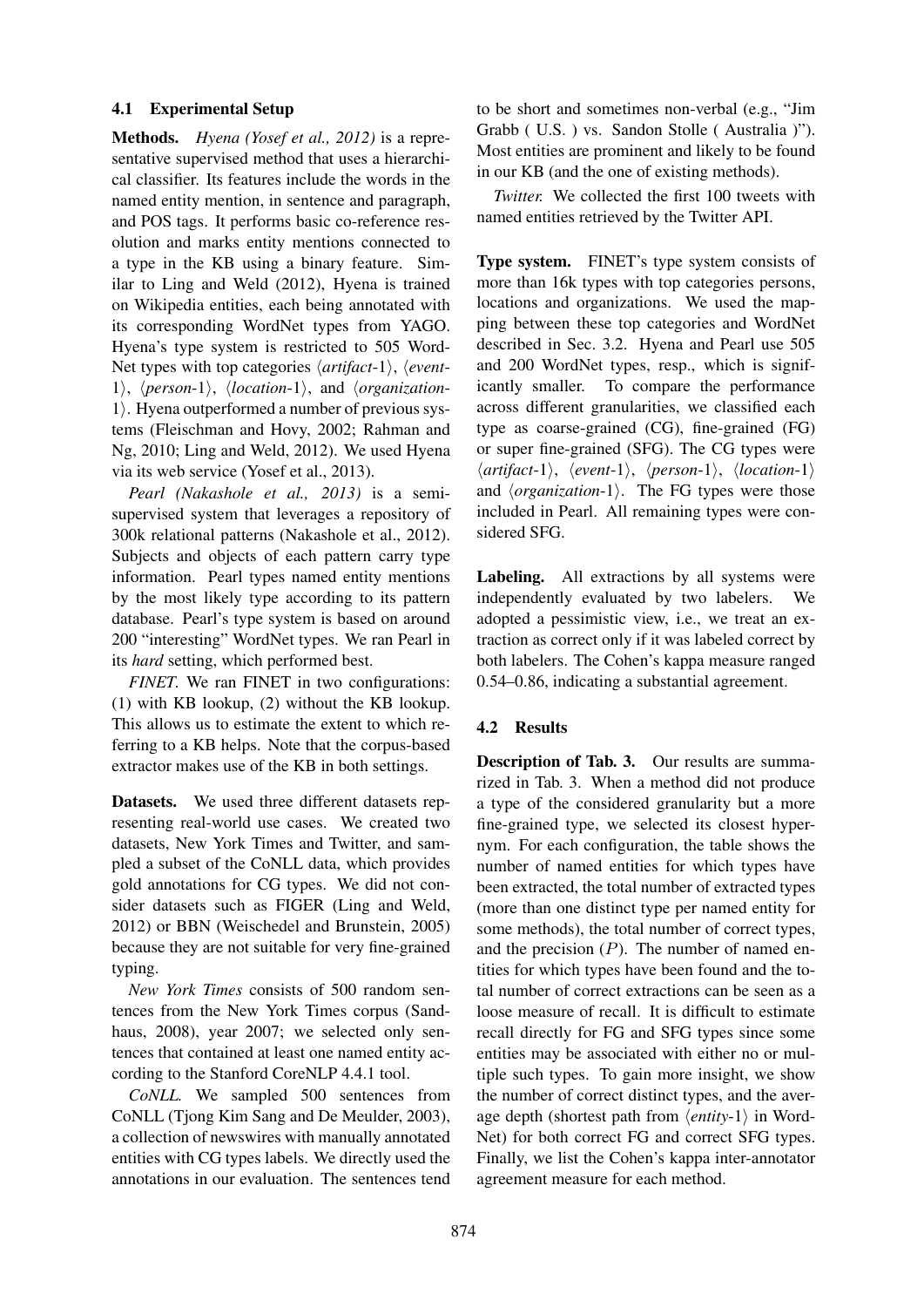| <b>System</b>     |               |                | Coarse-Grained (CG)    | Fine-Grained (FG)<br><b>Super Fine-Grained (SFG)</b> |                       |                                       |               | <b>Distinct</b>       | Avg. Depth             |       | Cohen's |                   |       |
|-------------------|---------------|----------------|------------------------|------------------------------------------------------|-----------------------|---------------------------------------|---------------|-----------------------|------------------------|-------|---------|-------------------|-------|
|                   | Enti-<br>ties | Total<br>types | Correct<br>types $(P)$ | Enti-<br>ties                                        | <b>Total</b><br>types | Correct<br>types $(P)$                | Enti-<br>ties | <b>Total</b><br>types | Correct<br>types $(P)$ | types | FG      | <b>SFG</b>        | kappa |
|                   |               |                |                        |                                                      |                       | <b>New York Times (500 sentences)</b> |               |                       |                        |       |         |                   |       |
| <b>FINET</b>      | 992           | 992            | 872 (87.90)            | 616                                                  | 631                   | 457 (72.42)                           | 319           | 329                   | 233 (70.82)            | 191   | 5.96    | 7.25              | 0.60  |
| FINET (w/o KB l.) | 992           | 992            | 872 (87.90)            | 598                                                  | 613                   | 436(71.13)                            | 294           | 304                   | 204 (67.11)            | 174   | 5.98    | 7.18              | 0.58  |
| Hyena             | 895           | 1076           | 779 (72.40)            | 770                                                  | 1847                  | 522 (28.26)                           | 518           | 775                   | 160 (20.65)            | 127   | 5.79    | 6.98              | 0.74  |
| Pearl (hard)      | 15            | 15             | 5(33.33)               | $\overline{2}$                                       | $\overline{c}$        | $\bf{0}$                              |               |                       | $-(-)$                 | ı.    |         |                   | 0.54  |
|                   |               |                |                        |                                                      |                       | CoNLL (500 sentences)                 |               |                       |                        |       |         |                   |       |
| <b>FINET</b>      | 1355          | 1355           | 1355 (1.0)             | 1074                                                 | 1086                  | 876 (80.66)                           | 668           | 679                   | 510(75.11)             | 136   | 6.09    | 7.38              | 0.62  |
| FINET (w/o KB l.) | 1355          | 1355           | 1355 (1.0)             | 1075                                                 | 1087                  | 869 (79.94)                           | 661           | 672                   | 498 (66.13)            | 134   | 6.06    | 7.35              | 0.62  |
| Hyena             | 1162          | 1172           | 1172 (1.0)             | 1064                                                 | 2218                  | 1329 (59.92)                          | 719           | 944                   | 268 (28.39)            | 103   | 5.89    | 6.57              | 0.69  |
| Pearl (hard)      | 18            | 18             | 18(1.0)                | 8                                                    | 11                    | 5(45.45)                              | -             |                       | $-(-)$                 | 7     | 5.6     | $\qquad \qquad -$ | 0.74  |
|                   |               |                |                        |                                                      |                       | Twitter (100 tweets)                  |               |                       |                        |       |         |                   |       |
| <b>FINET</b>      | 135           | 135            | 123(91.11)             | 103                                                  | 104                   | 69 (66.35)                            | 54            | 54                    | 33(61.11)              | 40    | 6.25    | 7.64              | 0.58  |
| FINET (w/o KB l.) | 135           | 135            | 123(91.11)             | 104                                                  | 105                   | 65 (61.90)                            | 56            | 56                    | 30 (53.57)             | 40    | 6.14    | 7.6               | 0.55  |
| Hyena             | 125           | 146            | 105(71.91)             | 117                                                  | 280                   | 75 (26.79)                            | 91            | 129                   | 21(16.28)              | 42    | 6.11    | 6.19              | 0.67  |
| Pearl (hard)      | 10            | 10             | 5(50.00)               | 3                                                    | $\overline{4}$        | 1(25.00)                              |               |                       | $-(-)$                 | 3     | 6       | -                 | 0.86  |

Table 3: Summary of results

Discussion. First note that Pearl extracted significantly fewer types than any other system. Pearl does not support SFG. For CG and FG, we conjecture that its database, which was generated from Wikipedia, did not reflect the syntactic structure of the sentences in our datasets. This finding strengthens the case for the use of heterogeneous sources in semi-supervised methods.

Hyena performed better than Pearl and in many cases extracted the largest number of types. Hyena tended to extract multiple types per named entity and mostly at least one FG type. This more recalloriented approach, and its context-unaware use of supervision, significantly reduced its precision.

FINET had significantly higher precision across all settings, especially for SFG types (almost three times more than Hyena). One reason for this is that FINET is conservative: We provide more than one type per named entity only if the types were explicit. In all other cases, our type selection phase produced only a single type. FINET extracted the largest number of correct SFG types on each dataset. Hyena extracted more FG types, but with a significantly lower precision. The average depth of correct FG and SFG types in FINET was higher than that of Pearl and Hyena. FINET also tended to use more distinct correct types (191 in NYT vs. 127 for Hyena). Again, this more fine-grained typing stemmed from FINET's use of multiple extractors, many of which do not rely on supervision.

Note that FINET also has higher precision for CG. As stated, FINET makes use of the Stanford NER to extract CG types (except in CoNLL, were we used the manual labels), and respects these types for its FG and SFG extractions. Hyena has lower precision for CG types because it sometimes outputs multiple CG types for a single named entity. To ensure a fair comparison, for CoNLL we indirectly used the gold labels for Pearl and Hyena by discarding all types with an incorrect CG type.

FINET's extractors. Tab. 4 shows individual influence of each of FINET's extractors in the NYT dataset with KB lookups. The table shows the number of entities typed by each extractor and the precision of the resulting types after type selection. The mention-based extractor was the most precise and also fired most often, mainly due to locations. The pattern-based extractor also had a good precision and tended to fire often. The first three extractors, the more explicit ones, generated more than half of the extracted types; this indicates that explicit type extractors are important. There were also a substantial fraction of implicit types, covered by the corpus-based extractor. The verb-based extractor had the lowest precision, mostly because of the noisiness and incompleteness of its underlying resources (such as the (verb,type)-repository). We expect overall precision to increase if this extractor is removed. However, this would hinder FINET to infer types from verbs. Instead, we believe a better direction is to improve the underlying resources.

Error analysis. One source of error for FINET were incorrect CG labels. When CG labels were correct (by Stanford NER), the precision of FI-NET for FG types increased to more than 70% for all datasets. When FG labels were correct, the pre-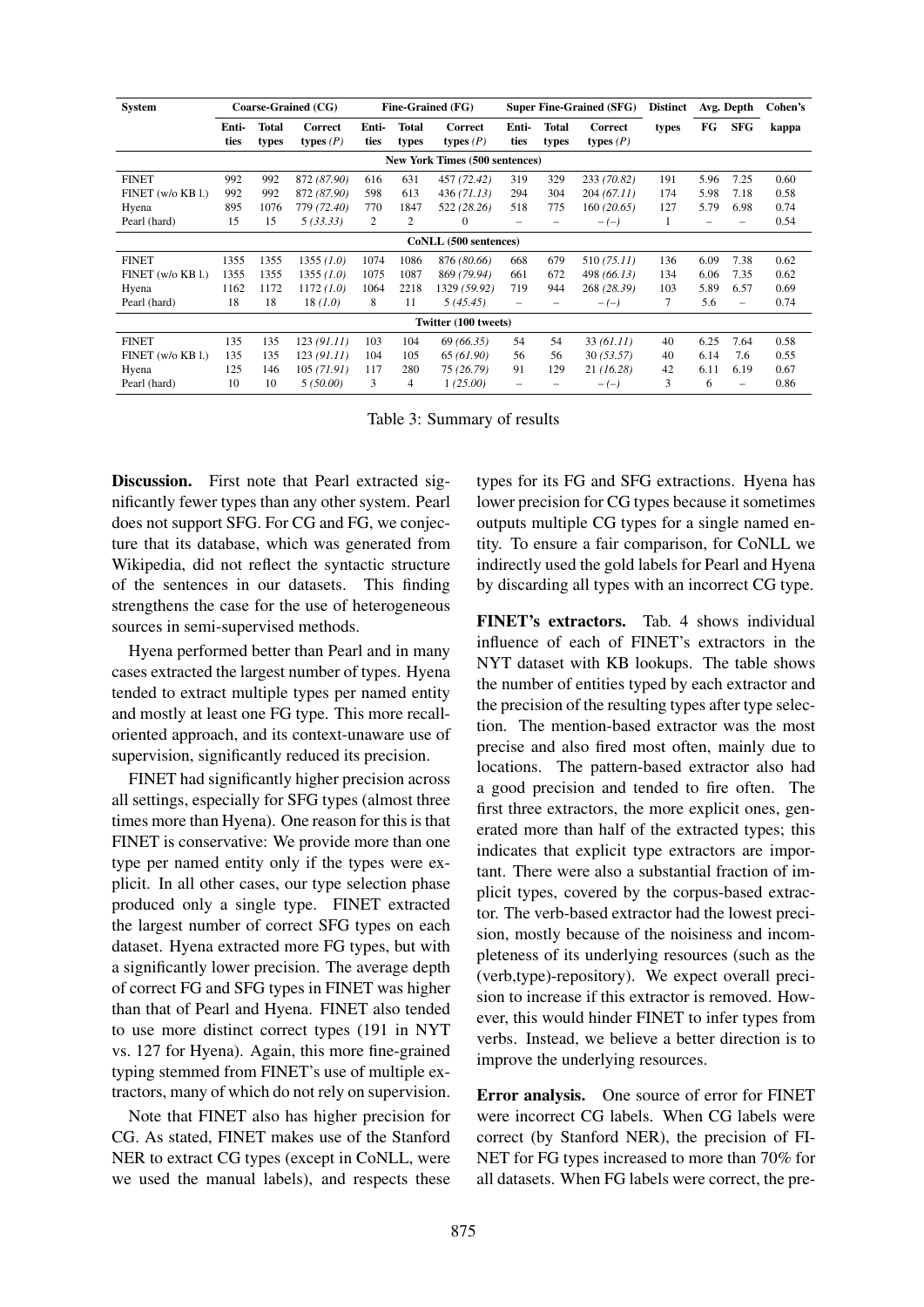| Last used extractor | Entities |       |
|---------------------|----------|-------|
| Pattern-based       | 180      | 71.11 |
| Mention-based       | 219      | 82.65 |
| Verb-based          | 47       | 48.94 |
| Corpus-based        | 205      | 64.39 |

Table 4: Per-extractor performance NYT

cision of SFG labels exceeded 90%.

Incompleteness of and noise in our underlying resources also affected precision. For example, some types in WordNet have missing hypernyms, which reduced recall; e.g., sponsor in WordNet is a person but cannot be an organization. WordNet is also biased towards US types (e.g., *supreme court* only refers to the US institution). Our repositories of verbs and their argument types are incomplete and noisy as well. Finally, errors in the KB affected both KB lookups and our corpus-based extractor. One example of such errors are temporal discrepancies; e.g., a person who used to be a  $\langle player-1\rangle$  may now be a  $\langle coach-1\rangle$ . The KB types are also noisy, e.g., many soccer players in Yago2 are typed as  $\langle football{\text -}player-1\rangle$  and the United Nations is typed as a  $\langle$ *nation*-1 $\rangle$ .

Finally, the type selection phase of FINET introduced mistakes (i.e., even when the correct type was a candidate, type selection failed to select it). This is especially visible in the verb-based extractor, which may produce a large number of candidates and thus makes type selection difficult.

Hyena mainly suffered from the general problems of supervised systems. For instance, since  $\langle \text{gradient} \rangle$  or  $\langle \text{region-1} \rangle$  are highly frequent in the KB, many persons (locations) were incorrectly typed as  $\langle \text{gradient-1} \rangle$  ( $\langle \text{region-1} \rangle$ ). Errors in the KB also propagate in supervised system, which may lead to "contradictory" types (i.e., an entity being typed as both  $\langle person-1\rangle$  and  $\langle location-1\rangle$ .

# 5 Related Work

The NET problem is related to taxonomy induction (Snow et al., 2006; Wu et al., 2012; Shi et al., 2010; Velardi et al., 2013) and KB construction (Lee et al., 2013; Paulheim and Bizer, 2014; Mitchell et al., 2015), although the goals are different. Taxonomy induction aims to produce or extend a taxonomy of types, whereas KB construction methods aim to find new types for the entities present in a KB. In both cases, this is done by reasoning over a large corpus. In contrast, we are interested in typing each named entity mention

individually using an existing type system. FI-NET draws from ideas used in taxonomy induction or KB construction. Existing systems are either based on patterns or the distributional hypothesis; these two approaches are discussed and compared in (Shi et al., 2010). In FINET, we make use of patterns (such as the ones of Hearst (1992)) in most of our extractors and of the distributional hypothesis in our corpus-based extractor.

Yahya et al. (2014) developed a semisupervised method to extract facts such as "president"("Barack Obama", "US"), in which the relation acts as a type. FINET differs in that it supports implicit types and produces disambiguated types.

A number of NET systems have been proposed which make use of a predefined type hierarchy. Lin et al. (2012) proposes a semi-supervised system that uses relational patterns to propagate type information from a KB to entity mentions. Similarly, the subsequent Pearl system (Nakashole et al., 2013) is based on a corpus of typed relation patterns. An alternative approach is taken by supervised methods, which train classifiers based on linguistic features (Fleischman and Hovy, 2002; Rahman and Ng, 2010; Ling and Weld, 2012). Both Yosef et al. (2013) and Ling and Weld (2012) use Wikipedia and a KB to generate automatic training data. FINET is less reliant on a KB or training data than the above methods, which improves both precision (no bias against KB types) and recall (more fine-grained types supported).

Our type selection phase is based on WSD (Navigli, 2012), a classification task where words or phrases are disambiguated against senses from some external resource such as WordNet. Supervised WSD systems (Dang and Palmer, 2005; Dligach and Palmer, 2008; Chen and Palmer, 2009; Zhong and Ng, 2010) use a classifier to assign such senses, mostly relying on manually annotated data. KB methods (Agirre and Soroa, 2009; Ponzetto and Navigli, 2010; Miller et al., 2012; Agirre et al., 2014; Del Corro et al., 2014) use of a background KB instead.

# 6 Conclusion

We presented FINET, a system for fine-grained typing of named entities in context. FINET generates candidates using multiple extractors, ranging from explicitly mentioned to implicit types, and subsequently selects the most appropriate. Our experimental study indicates that FINET has significantly better performance than previous methods.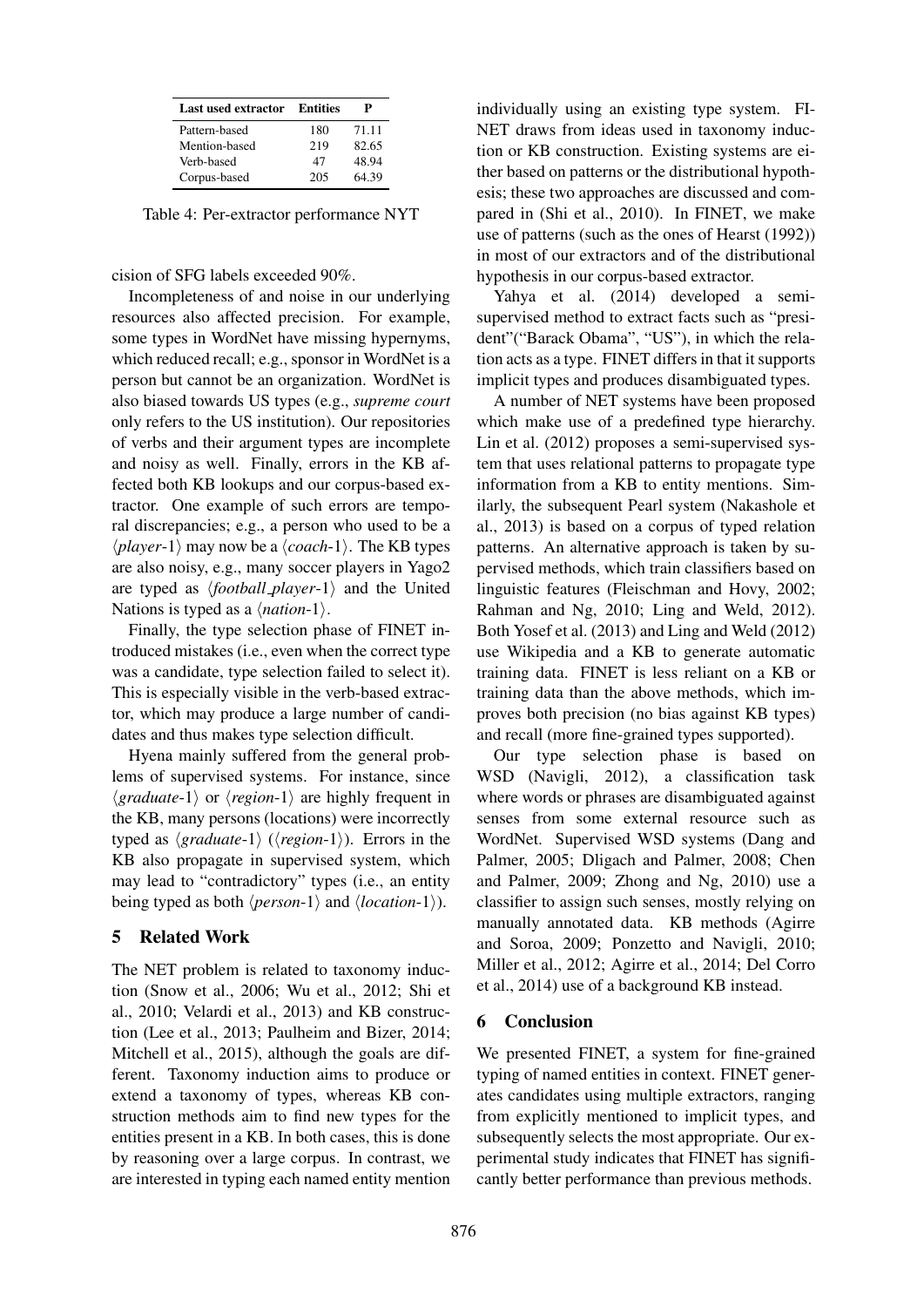#### References

- Eneko Agirre and Aitor Soroa. 2009. Personalizing pagerank for word sense disambiguation. In *Proceedings of EACL*, pages 33–41.
- Eneko Agirre, Oier Lopez de Lacalle, and Aitor Soroa. 2014. Random walks for knowledge-based word sense disambiguation. *Computational Linguistics*, 40(1):57–84.
- Collin F. Baker, Charles J. Fillmore, and John B. Lowe. 1998. The berkeley framenet project. In *Proceedings of ACL*, pages 86–90.
- Satanjeev Banerjee and Ted Pedersen. 2003. Extended gloss overlaps as a measure of semantic relatedness. In *Proceedings of IJCAI*, pages 805–810.
- Jinying Chen and Martha Palmer. 2009. Improving english verb sense disambiguation performance with linguistically motivated features and clear sense distinction boundaries. *Language Resources and Evaluation*, 43(2):181–208.
- Hoa Trang Dang and Martha Palmer. 2005. The role of semantic roles in disambiguating verb senses. In *Proceedings of ACL*, pages 42–49.
- Luciano Del Corro and Rainer Gemulla. 2013. Clausie: clause-based open information extraction. In *Proceedings of WWW*, pages 355–366.
- Luciano Del Corro, Rainer Gemulla, and Gerhard Weikum. 2014. Werdy: Recognition and disambiguation of verbs and verb phrases with syntactic and semantic pruning. In *Proceedings of EMNLP*, pages 374–385.
- Dmitriy Dligach and Martha Palmer. 2008. Improving verb sense disambiguation with automatically retrieved semantic knowledge. In *Proceedings of ICSC*, pages 182–189.
- Jenny Rose Finkel, Trond Grenager, and Christopher Manning. 2005. Incorporating non-local information into information extraction systems by gibbs sampling. In *Proceedings of ACL*, pages 363–370.
- Tiziano Flati and Roberto Navigli. 2013. Spred: Large-scale harvesting of semantic predicates. In *Proceedings of ACL*, pages 1222–1232.
- Michael Fleischman and Eduard Hovy. 2002. Fine grained classification of named entities. In *Proceedings of COLING*, pages 1–7.
- Patrick Hanks. 1996. Contextual dependency and lexical sets. *International Journal of Corpus Linguistics*, 1(1):75–98.
- Marti A. Hearst. 1992. Automatic acquisition of hyponyms from large text corpora. In *Proceedings of COLING*, pages 539–545.
- Johannes Hoffart, Fabian M. Suchanek, Klaus Berberich, and Gerhard Weikum. 2013. Yago2: A spatially and temporally enhanced knowledge base from wikipedia. *Artif. Intell.*, 194:28–61.
- Johannes Hoffart, Dragan Milchevski, and Gerhard Weikum. 2014. Stics: Searching with strings, things, and cats. In *Proceedings of SIGIR (demo)*, SIGIR '14, pages 1247–1248.
- Eduard Hovy, Mitchell Marcus, Martha Palmer, Lance Ramshaw, and Ralph Weischedel. 2006. Ontonotes: The 90 In *Proceedings of HLT-NAACL (Companion Volume)*, pages 57–60.
- Karin Kipper, Anna Korhonen, Neville Ryant, and Martha Palmer. 2008. A large-scale classification of English verbs. *Language Resources and Evaluation*, 42(1):21–40.
- Shari Landes, Claudia Leacock, and Randee I. Tengi, 1998. *Building Semantic Concordances*. MIT Press.
- Taesung Lee, Zhongyuan Wang, Haixun Wang, and Seung-won Hwang. 2013. Attribute extraction and scoring: A probabilistic approach. In *Proceedings of ICDE*, pages 194–205.
- Beth Levin. 1993. *English Verb Classes and Alternations: A Preliminary Investigation*. University of Chicago Press.
- Thomas Lin, Mausam, and Oren Etzioni. 2012. No noun phrase left behind: Detecting and typing unlinkable entities. In *Proceedings of EMNLP*, pages 893–903.
- Xiao Ling and Daniel S. Weld. 2012. Fine-grained entity recognition. In *In Proceedings of AAAI*.
- Tomas Mikolov, Kai Chen, Greg Corrado, and Jeffrey Dean. 2013. Efficient estimation of word representations in vector space. *CoRR*, abs/1301.3781.
- Tristan Miller, Chris Biemann, Torsten Zesch, and Iryna Gurevych. 2012. Using distributional similarity for lexical expansion in knowledge-based word sense disambiguation. In *Proceedings of COLING*, pages 1781–1796.
- Tom Mitchell, William Cohen, Estevam Hruscha, Partha Talukdar, Justin Betteridge, Andrew Carlson, Bhavana Dalvi, Matthew Gardner, Bryan Kisiel, Jayant Krishnamurthy, Ni Lao, Kathryn Mazaitis, Thahir Mohammad, Ndapa Nakashole, Emmanouil Platanios, Alan Ritter, Mehdi Samadi, Burr Settles, Richard Wang, Derry Wijaya, Abhinav Gupta, Xinlei Chen, Abulhair Saparov, Malcolm Greaves, and Joel Welling. 2015. Never-ending learning. In *Proceedings of AAAI*, pages 2302–2310.
- Ndapandula Nakashole, Gerhard Weikum, and Fabian Suchanek. 2012. Patty: A taxonomy of relational patterns with semantic types. In *Proceedings of EMNLP*, pages 1135–1145.